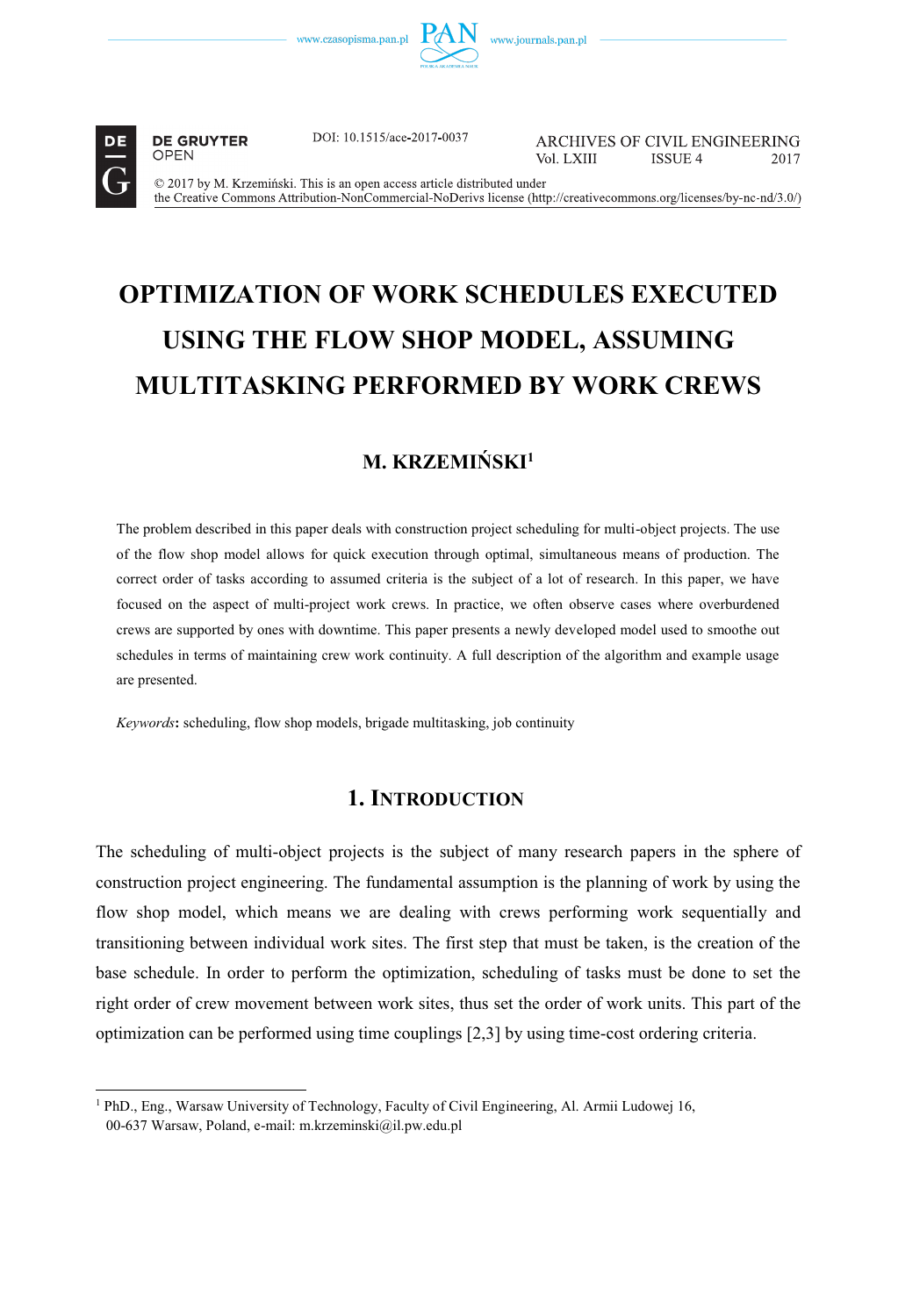For example, it is also possible to order using the time-cost criterion[6], or even the travelling salesman problem [1]. Factory models may be used here [7] or even artificial intelligence methods [8]. Attempts to solve this problem using a full review technique were undertaken by the author in earlier works [5].

The use of earlier mentioned methods does not guarantee simultaneous continuity of work for crews on different work fronts. With sufficiently unfavorable input data, resulting from construction technological dependencies, it is still possible for works to stop. The simplest way to eliminate such stops, is by changing the scale of means of production in order to speed up processes. However, it may occur that such a move is impossible due to factors such as limited infrastructure to support an increase in employment, or technological barriers.

Earlier mentioned methods are based on the assumption of single-tasking by work crews, meaning only one type of task is assigned to a given crew. However, in practice it can often be observed that when a crew is halting the project, a held up crew will join in to help. Thus it is the author's opinion that it is worth developing a model allowing idle crews to have additional tasks assigned when setting up the work schedule.

# **2. THE DESCRIPTION OF THE MODEL THAT ELIMINATES CREW DOWNTIME**

### **2.1. ALGORITHM TO ELIMINATE DOWNTIME**

The flowchart below presents the algorithm to eliminate downtime for work crews. The assumption of this method is that when a work crew is supporting another, its efficiency on a given task can be the same or less than that of the base crew. The efficiency is described by  $EC_{p,i}$ 

(2.1) 
$$
EC_{p,i} = \begin{bmatrix} ec_{1,1} & \cdots & ec_{1,i} \\ \vdots & \ddots & \vdots \\ ec_{p,1} & \cdots & ec_{p,i} \end{bmatrix}; p = 1, ..., m; i = 1, ..., m
$$

where:

 $ec_{p,i}$  – signifies the efficiency of crew p when performing work on process *i*,

 $p$  – number of process being supported,

 $i$  – crew number (supporting),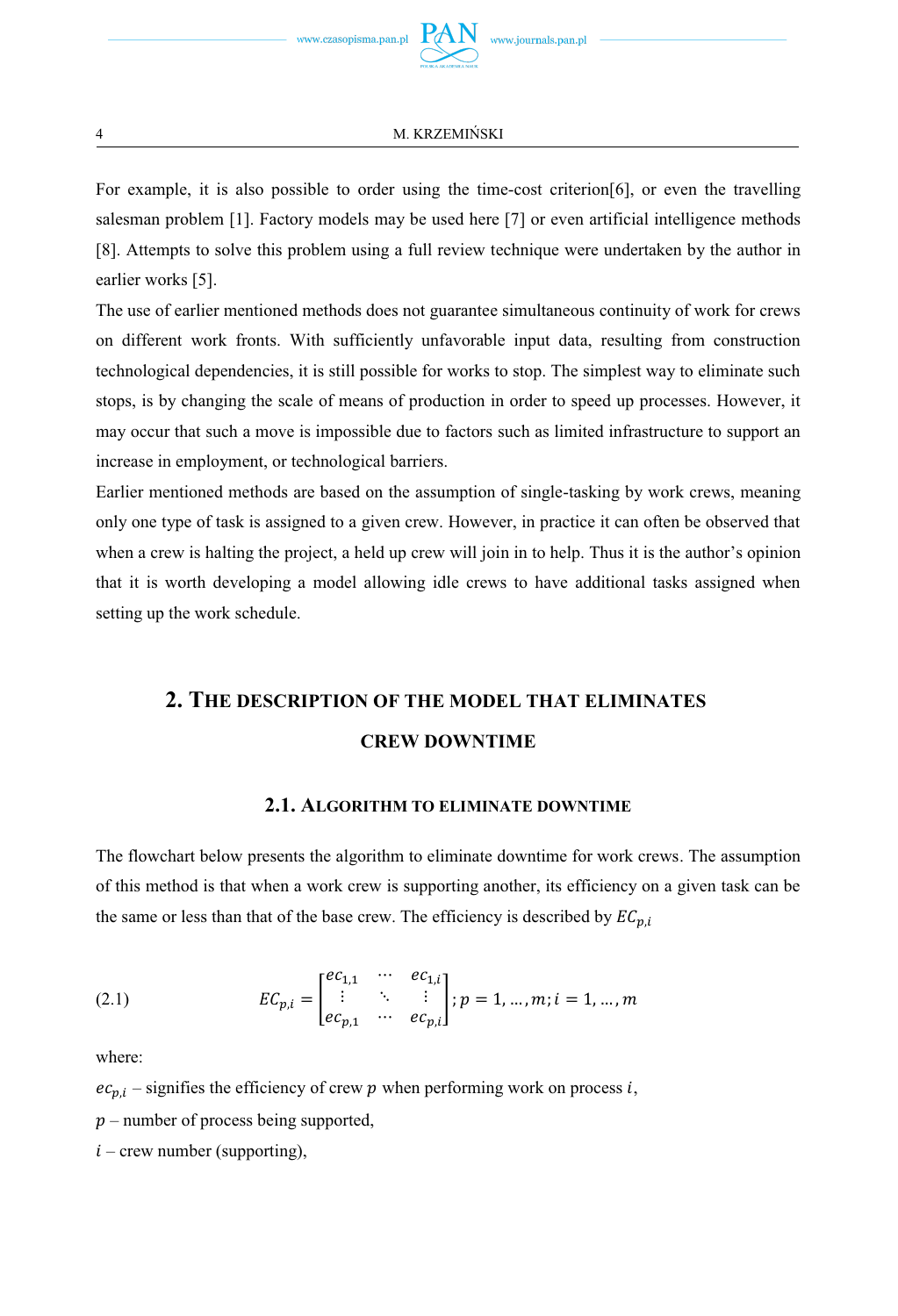

 $m$  – total number of work crews.

The following figure number 1 presents the algorithm of the proposed model.



Fig. 1. Algorithm to eliminate downtime

The presented algorithm has an iterative quality. Further steps of this algorithm will be described later on in this chapter

### **2.2. STEP 1**

A matrix of task duration and a matrix of time stores must be determined. Matrices are determined based on analysis of a network model selected to optimize the job schedule. The model is analyzed by the CPM method. It is assumed that the basic unit in this schedule is one day.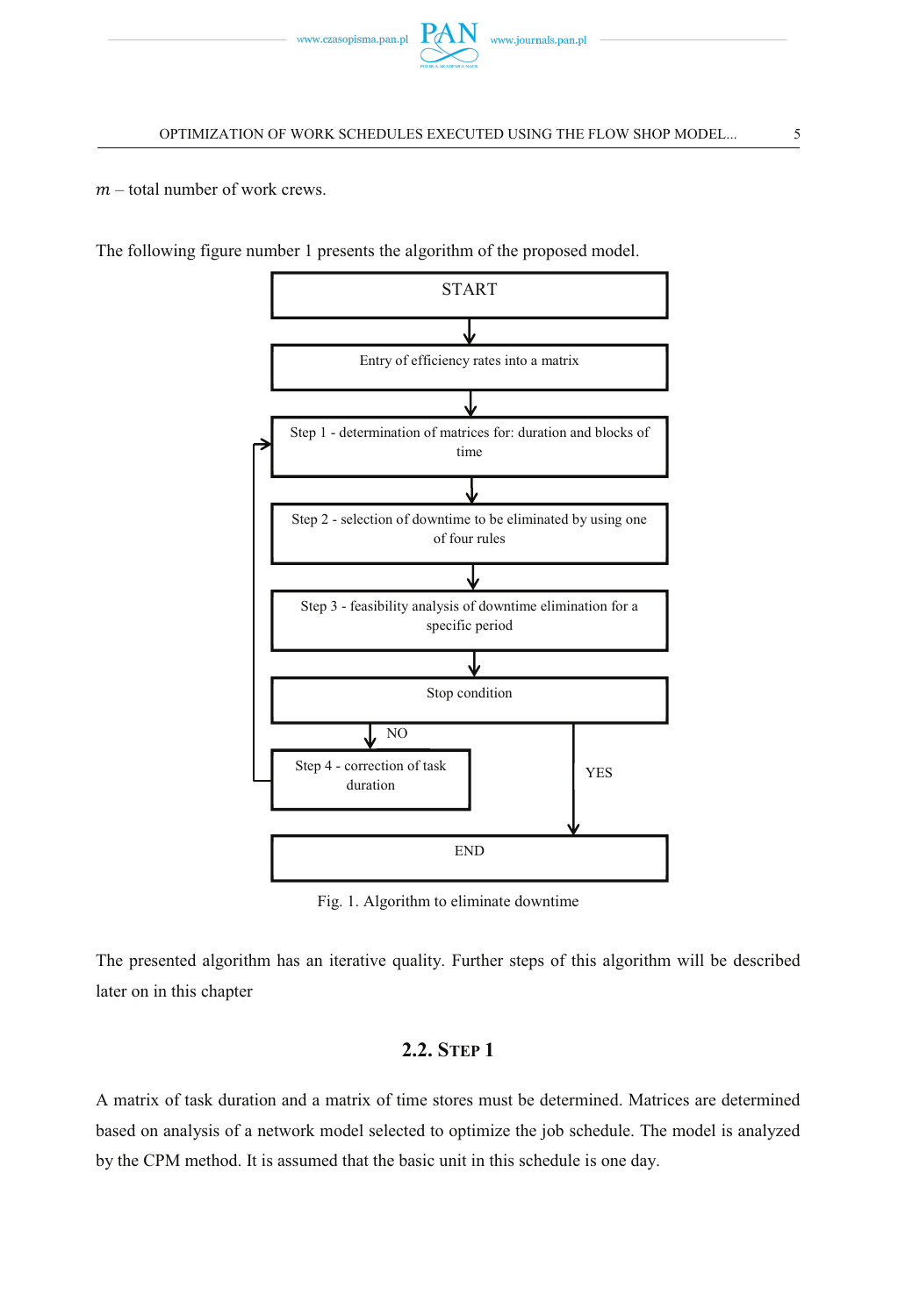

(2.2) 
$$
T_{i,j}^{(k)} = \begin{bmatrix} t_{1,1} & \cdots & t_{1,j} \\ \vdots & \ddots & \vdots \\ t_{i,1} & \cdots & t_{i,j} \end{bmatrix}; i = 1, ..., m; j = 1, ..., n
$$

(2.3) 
$$
TF_{i,j}^{(k)} = \begin{bmatrix} tf_{1,1} & \cdots & tf_{1,j} \\ \vdots & \ddots & \vdots \\ tf_{i,1} & \cdots & tf_{i,j} \end{bmatrix}; i = 1, ..., m; j = 1, ..., n
$$

where:

 $T_{i,j}^{(k)}$  – matrix of task duration,  $TF_{i,j}^{(k)}$  – matrix of total float,  $k$  – number of iterations,  $j$  – lot number,  $n$  – number of work lots.

### **2.3. STEP 2**

The goal of the second step of the algorithm is the extraction of work crew stoppage, which needs to be eliminated. In this presented research it is proposed that four rules can be used to eliminate crew idle time

#### **2.3.1. RULE 1**

It is accepted in this rule that the schedule will be searched "top to bottom" and "left to right." This is the most commonly used assumption when searching matrices, for example when searching for the highest value. In order to identify a crew with idle time, the algorithm below should be used:

- 1.  $i = 1$ ,
- 2. Set the value of  $tf_{i,1}^{(k)}$ ,
- 3. If the value of  $tf_{i,1}^{(k)} = 0$  then  $i := i + 1$  needs to return to step 2 of the the algorithm.
- 4. Value *i* for which  $tf_{i,1}^{(k)} \neq 0$  returns the crew number with idle time.

We learn in this step of the algorithm that the selected crew has downtime. We know that downtime is caused by work taking long by the preceding crew. Having a crew with downtime identified, we must also identify its first stop. In order to accomplish this, the author recommends using the following short algorithm: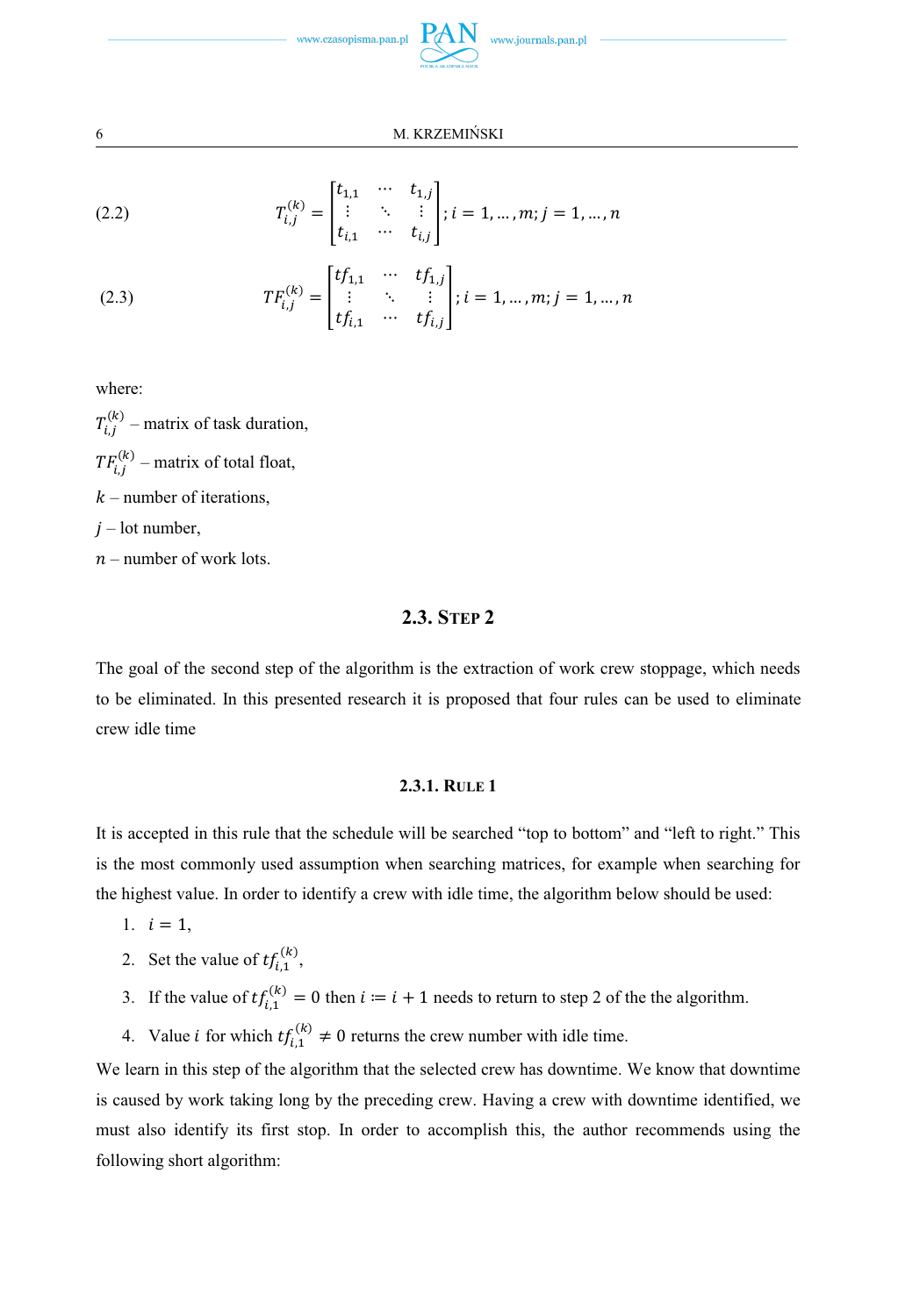

- 1. The value of *i* is constant and is set by the previous short algorithm,  $j = 1$ ,
- 2. Set the value of  $tf_{i,j}^{(k)} tf_{i,j+1}^{(k)}$ ,
- 3. If  $tf_{i,j}^{(k)} tf_{i,j+1}^{(k)} = 0$  then  $j := j + 1$  and return to step 2 of the algorithm.
- 4. The value *j* for which  $tf_{i,j}^{(k)} tf_{i,j+1}^{(k)} \neq 0$  produces the project number after which crew number  $i$  has downtime.

#### **2.3.2. RULE 2**

The crew selection is done using a matrix of overall time stores. The largest period of downtime will be selected first. Crew selection needs to be done based on this dependency:

(2.4) 
$$
tf_{i,j}^{(k)} - tf_{i,j+1}^{(k)} = \max_{i,j} \left[ tf_{i,j}^{(k)} - tf_{i,j+1}^{(k)} \right]; i = 1, ..., m; j = 1, ..., n
$$

If a few periods of downtime have the same length in time, the first one found will be selected. For the selectedtf<sup>(k)</sup> – tf<sub>i,j+1</sub> the value j gives the project number after which crew i has downtime.

#### **2.3.3. RULE 3**

This is another rule that is similar to the one described above. Similarly as with the previous crew, the selection is performed using matrices of overall time stores. The smallest period of downtime will be selected first. Crew selection needs to be performed using the formula below:

$$
(2.5) \t\t\t\t\t\t\ttf_{i,j}^{(k)} - tf_{i,j+1}^{(k)} = \min_{i,j} \left[ \left( tf_{i,j}^{(k)} - tf_{i,j+1}^{(k)} \right) > 0 \right]; i = 1, \ldots, m; j = 1, \ldots, n
$$

f downtime periods will be of the same length, the first one found should be selected. For the chosen  $tf_{i,j}^{(k)} - tf_{i,j+1}^{(k)}$  value *j* sets the project number after which crew *i* has a period of downtime.

#### **2.3.4. RULE 4**

This rule is based on the assumption that periods of downtime will be chosen randomly. The rule depends on the approach that a random downtime period is selected from the total pool of downtime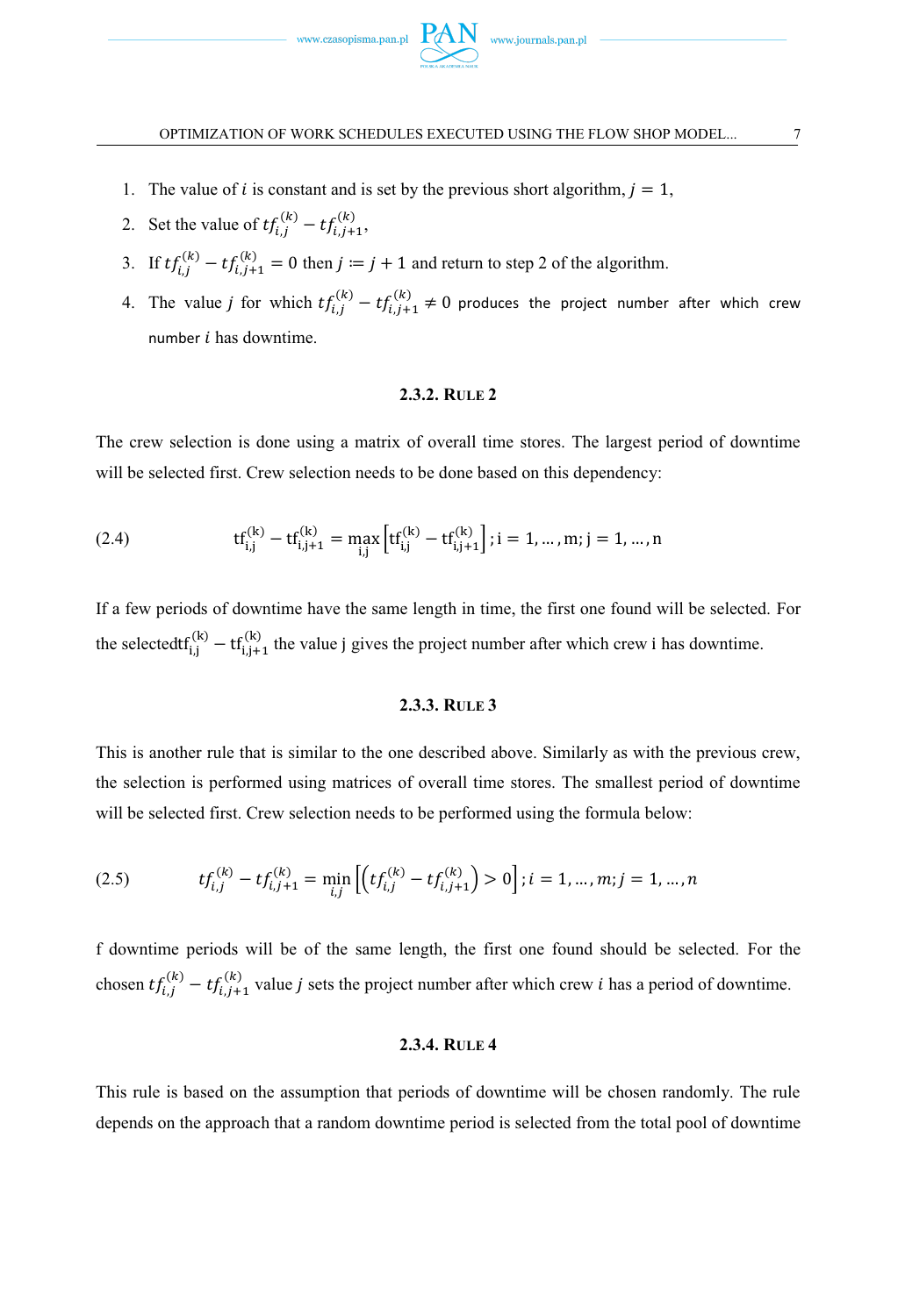periods, then moves onto the next step of the algorithm. Thus, one must randomly select the following

ǡ݂ݐ (2.6) ሺሻ െ ݐ݂ǡାଵ ሺሻ Ͳ

For selected  $tf_{i,j}^{(k)} - tf_{i,j+1}^{(k)}$  value j sets the project number after which crew *i* has a period of downtime.

# **2.4. STEP 3**

The period of downtime is generated by activity being performed by a preceding crew. In order to eliminate this downtime, time to execute a task must be shortened by a value equal to  $tf_{i,j}^{(k)} - tf_{i,j+1}^{(k)}$ .

In order to determine all possible variants of downtime elimination, it is necessary to create collection  $A^{(k)}$ containing days during which downtime can be eliminated, that is the start date of the preceding task to its completion. Boundaries of this collection can be set with the using the following dependency:

(2.7) 
$$
Lower boundary = ES_{i-1,j+1}^{(k)},
$$

(2.8) *Upper boundary* = 
$$
EF_{i-1,j+1}^{(k)}
$$

Having collection  $A^{(k)}$  populated, we must move onto populating set  $B_x^{(k)}$  where information information about subsequent periods of downtime are contained. Downtime information for remaining work crews can be used to reduce work time for the preceding crew. Index tells us about the identification number of the next variant. In order to set variant boundaries, the following dependencies should be used:

(2.9) *Lower boundary – EF*<sub>i,j</sub><sup>(k)</sup>; 
$$
i = i, ..., n; j = 1, ..., n - 1
$$
,

(2.10) *Upper boundary* – 
$$
ES_{i,j+1}^{(k)}
$$
;  $i = i, ..., n; j = 1, ..., n-1$ ,

Having all collections  $B_x^{(k)}$  set, the following needs to be determined: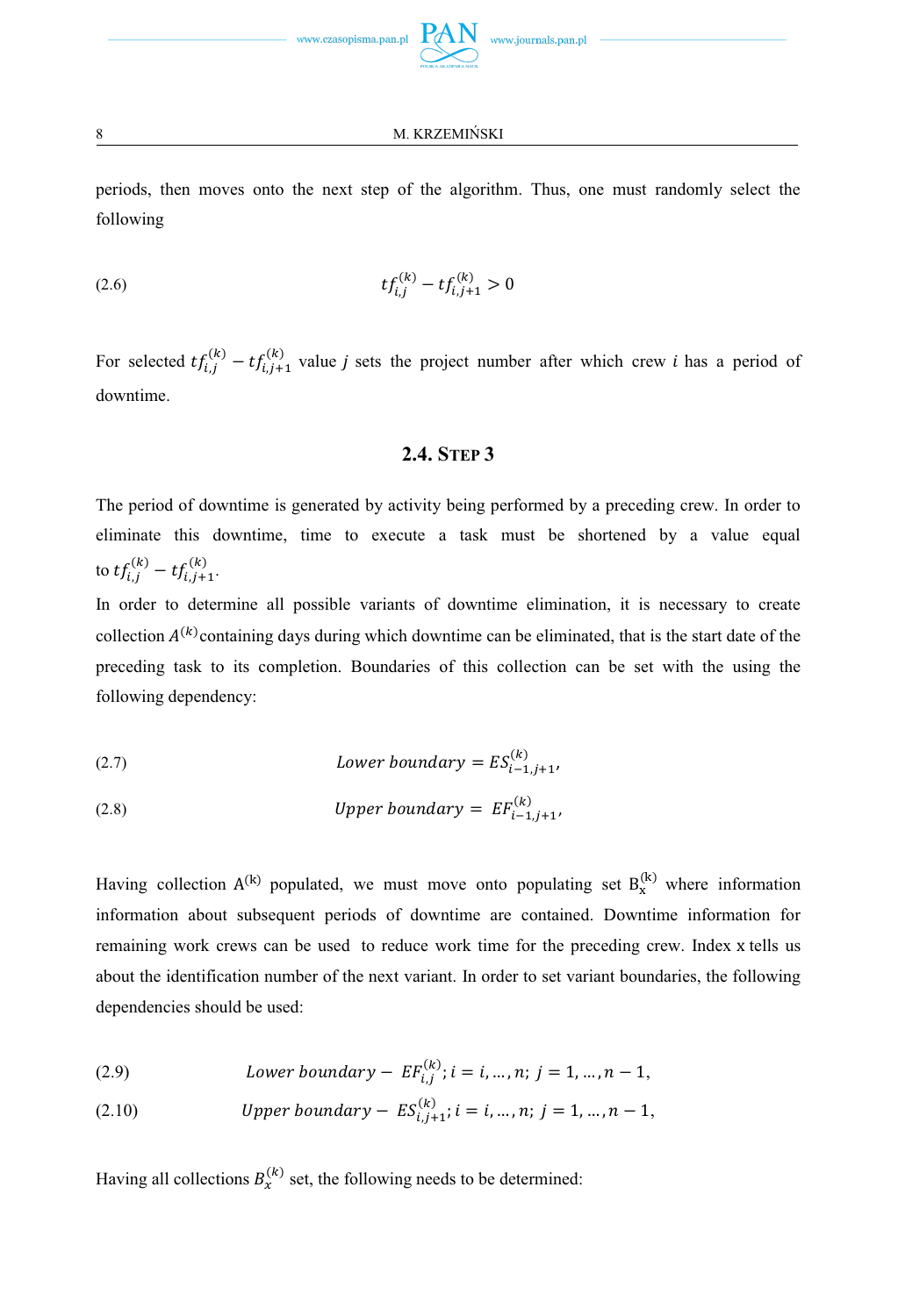

(2.11) 
$$
D_x^{(k)} = A^{(k)} \cap B_x^{(k)}; x = 1, ..., z,
$$

where:

 $z$  – the number of earlier set variants.

Consequently, the value of  $\left| D_x^{(k)} \right|$  must be set describing the cardinal number of collection  $D_x^{(k)}$ . The penultimate element of the third step is the designation of possible variants of shortening the preceding task. These variants are set by the dependency below:  $(X \wedge Y \wedge Z)$ 

where:

(2.13) 
$$
X = \left( |D_x^{(k)}| \le \left| \frac{|A^{(k)}|}{2} \right| \to \begin{cases} 0_x^{(k)+} = |D_x^{(k)}| \\ 0_x^{(k)-} = |D_x^{(k)}| * e c_{p,i} | \end{cases} \right)
$$

where:

 $|A^{(k)}|$  – cardinal number of set  $A^{(k)}$ .

The first term of the formula is responsible for a situation where the possible time reduction is less than or equal to half of the time length of a task being shortened. The use of rounding down ( $\vert \ \vert$ ) has the purpose of keeping the basic unit of the schedule as an integer.

The second term of the formula is responsible for the situation where a length of time is longer than the task duration. Such an operation does not make sense because we would stretch out work time for the supporting crew without shortening work time for the crew being supported.

$$
(2.14) \ \ Y = \left(\left(\left|D_x^{(k)}\right| > \left|\frac{|A^{(k)}|}{2}\right| \to \begin{cases} ec_{p,i} = 1 \to O_x^{(k)+} = \left|\frac{|D_x^{(k)}|}{2}\right|; O_x^{(k)-} = \left|\left|\frac{|D_x^{(k)}|}{2}\right|*ec_{p,i}\right| \\ ec_{p,i} \neq 1 \to O_x^{(k)+} = \left|\frac{|D_x^{(k)}|}{2}\right|; O_x^{(k)-} = \left|\left|\frac{|D_x^{(k)}|}{2}\right|*ec_{p,i}\right|\right) \wedge \left(\begin{matrix}O_x^{(k)-} = 0 \to O_x^{(k)+} = 0\end{matrix}\right)\end{cases}\right)
$$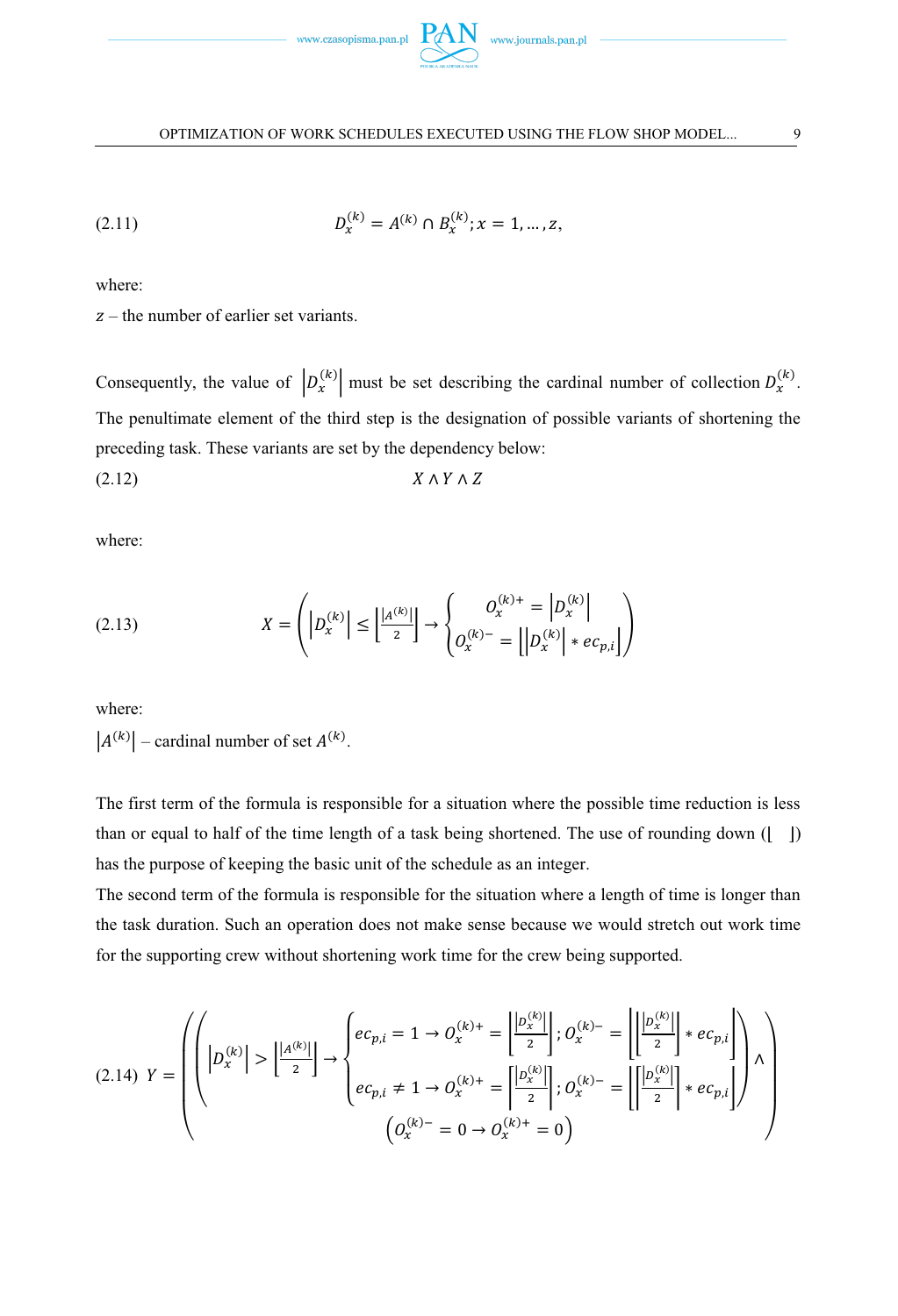Two elements are contained in the second term. The first one is responsible for shortening the duration of work for the crew being supported and lengthening the duration of work for the supporting crew. The second element is responsible for the elimination of a case where the duration of work of the supporting is extended without shortening the duration of work of the supported crew.

The role of the last term of the dependency is the case where work of the supported crew is excessively shortened as a result of the mathematical model. Such a shortening of work time would cause unnecessary involvement by the supporting crew.

$$
(2.15) \t\t Z = \begin{pmatrix} Q_x^{(k)-} > \left( t f_{i,j}^{(k)} - t f_{i,j+1}^{(k)} \right) \rightarrow \begin{cases} Q_x^{(k)+} = \frac{\left[ \left( t f_{i,j}^{(k)} - t f_{i,j+1}^{(k)} \right) \right]}{e c_{p,i}} \\ Q_x^{(k)-} = t f_{i,j}^{(k)} - t f_{i,j+1}^{(k)} \end{cases}
$$

The use of rounding up  $\begin{pmatrix} \vert & \vert \end{pmatrix}$  has the purpose of keeping the base unit of the schedule as an integer. The last element of the third step is the selection of the optimal variant. In order to choose the best one, the following rules must be followed:

- The variant that allows a task be shortened the most should be chosen
- If a few variants shorten the preceding task by the same amount, the one with the highest efficiency rate should be selected
- However, if a situation arises where variants are equivalent in terms of both time savings and efficiency, a variant where the supporting crew has a lower index i, meaning the crew that occurs first

If is also possible that a situation arises where no option to shorten a crew's downtime is produced. In that case, it is necessary to return to the third step of the algorithm and search for the next period of downtime. All operations from the step 3 of the algorithm must then be performed on this downtime period.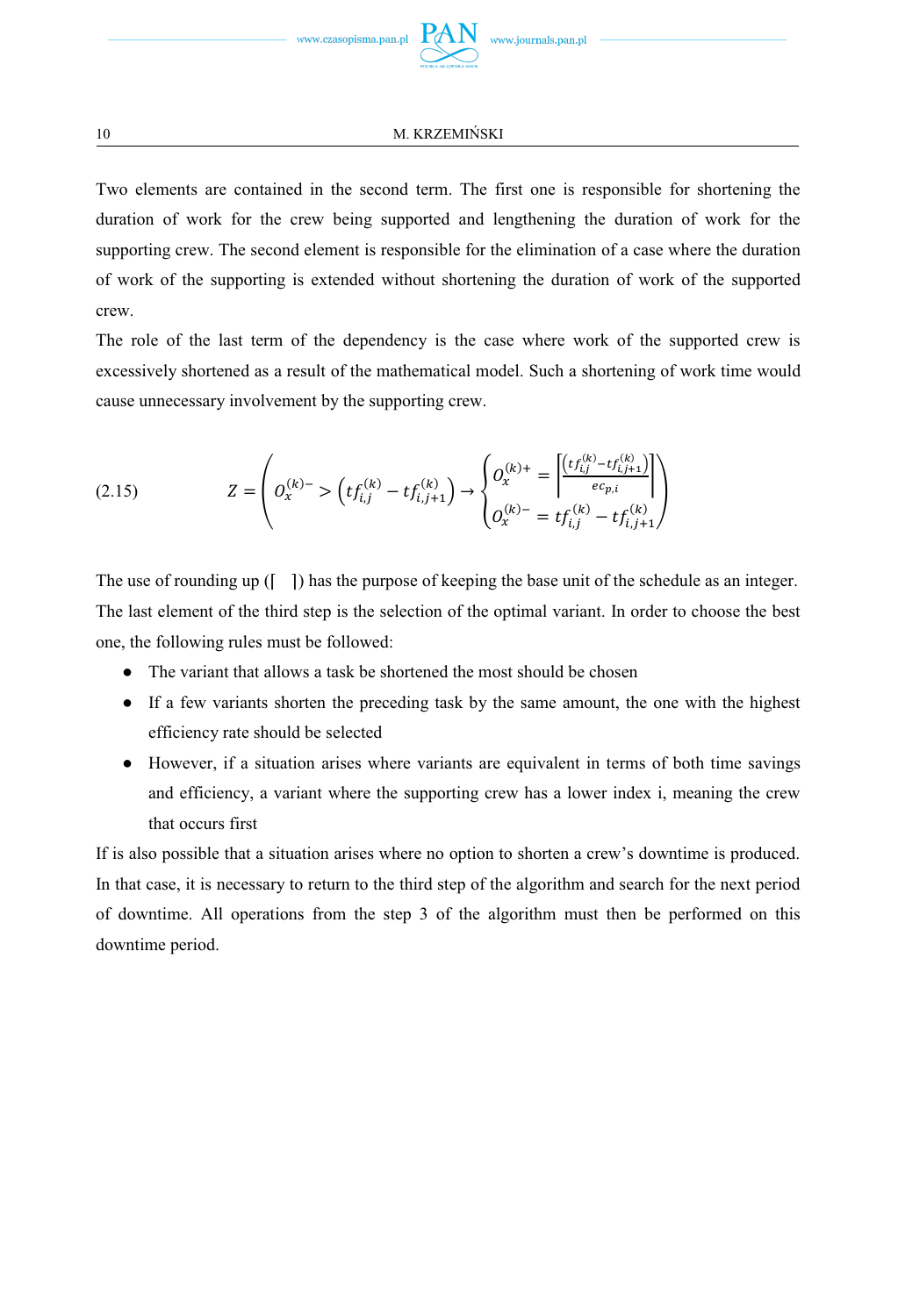

# **2.5. STOP CONDITION**

There is also a situation where a schedule cannot have any periods of downtime eliminated for a particular crew. In that instance the next crew, with an index number *i* increased by 1, should start being evaluated by returning to the second step of the algorithm.

If  $i = m$  is reached and  $j = n$  and no time optimizations are found, that means that no further optimization is possible and the algorithm must be stopped.

If however an opportunity to shorten a task is yielded, it is necessary to move onto step 4 of the algorithm.

# **2.6. STEP 4**

Task duration adjustments occur during the 4th step of the algorithm. These adjustments are performed using the dependency below:

(2.16) 
$$
t_{i-1,j+1}^{(k+1)} = t_{i-1,j+1}^{(k)} - O_x^{(k)-},
$$

The task *ADt* must be added to the network model and its length will be equal to  $O_x^{(k)+}$ . The task must be put in place of period of downtime  $B_x^{(k)}$ .

$$
(2.17) \t\t ADt = O_x^{(k)+}.
$$

If the condition "X" was used in order to set the length of time being shortened, it is necessary to check an additional condition based on the new network model:

(2.18) 
$$
EF(t_{i-1,j+1}^{(k+1)}) < EF(ADt),
$$

If it is true, the reduction must be set based on the condition "Y" and compared with other variants. With the best variant being selected proceed to the beginning of step 4, calculate dates, and rebuild the network model.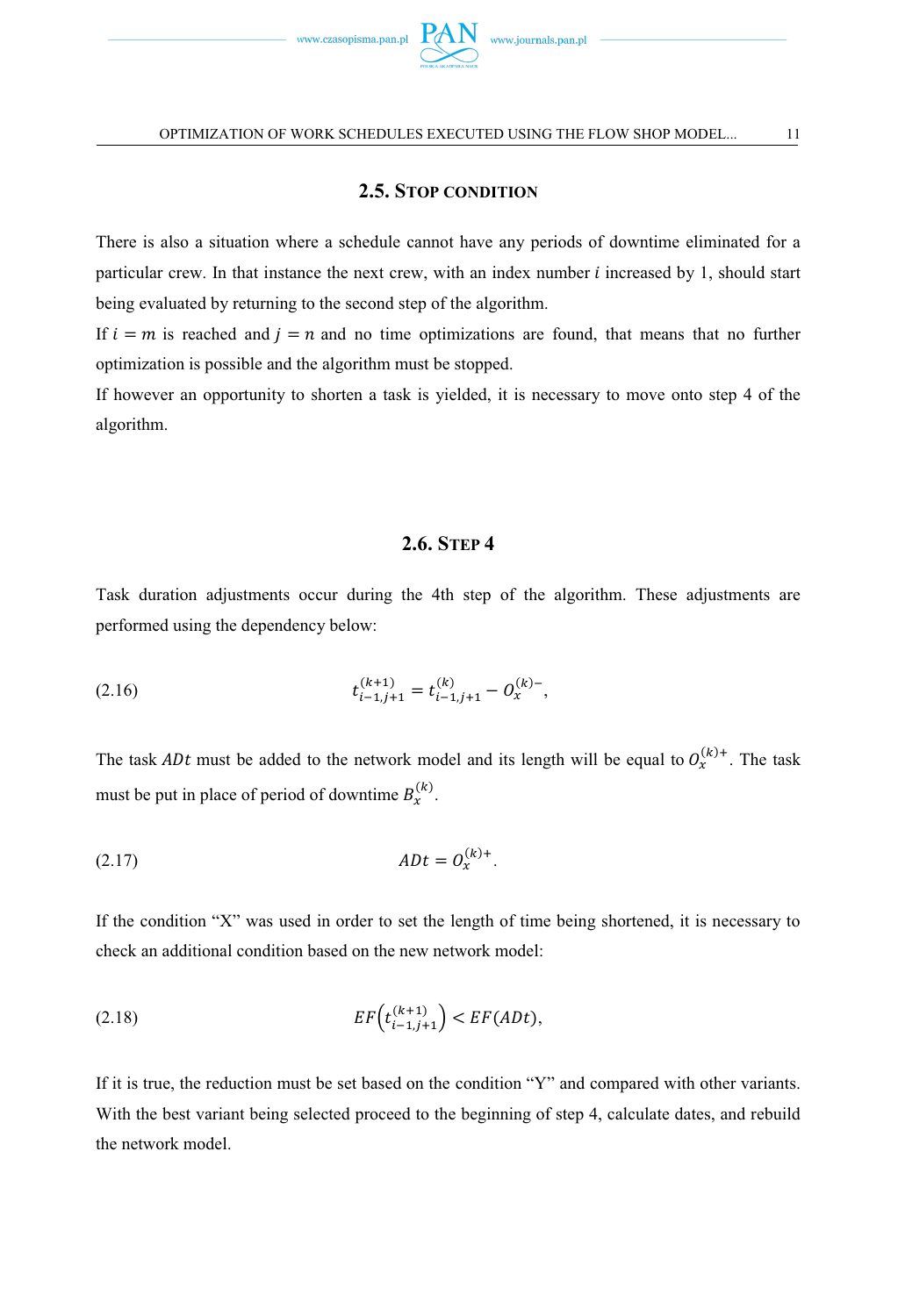

# **3. EXAMPLES OF USAGE**

In the table below, task durations are shown on following workspaces. The sorting was achieved by using KASS v.2.2 software. [4]

|               | Workspace 1 | Workspace 2 | Workspace 3 | Workspace 4 |
|---------------|-------------|-------------|-------------|-------------|
| Plaster board |             |             |             |             |
| Cover strips  |             |             |             |             |
| Windows       |             |             |             |             |
| Doors         |             |             |             |             |

Table 1. Input data based on KASS v.2.2

The initial schedule is featured on the illustration below. It will be subjected to optimization with the use of the earlier mentioned model.



Fig. 2. Initial work schedule

Before we move onto the next step of the algorithm, we must define the matrix of efficiency rates  $EC_{p,i}$ , which is shown below:

$$
EC_{p,i} = \begin{bmatrix} 1 & 0.8 & 0.7 & 0.7 \\ 0 & 1 & 0.7 & 0.7 \\ 0 & 0 & 1 & 0.8 \\ 0 & 0 & 0 & 1 \end{bmatrix}
$$

Next, we can move onto the first step of the first iteration of the algorithm.

Iteration 1

Step 1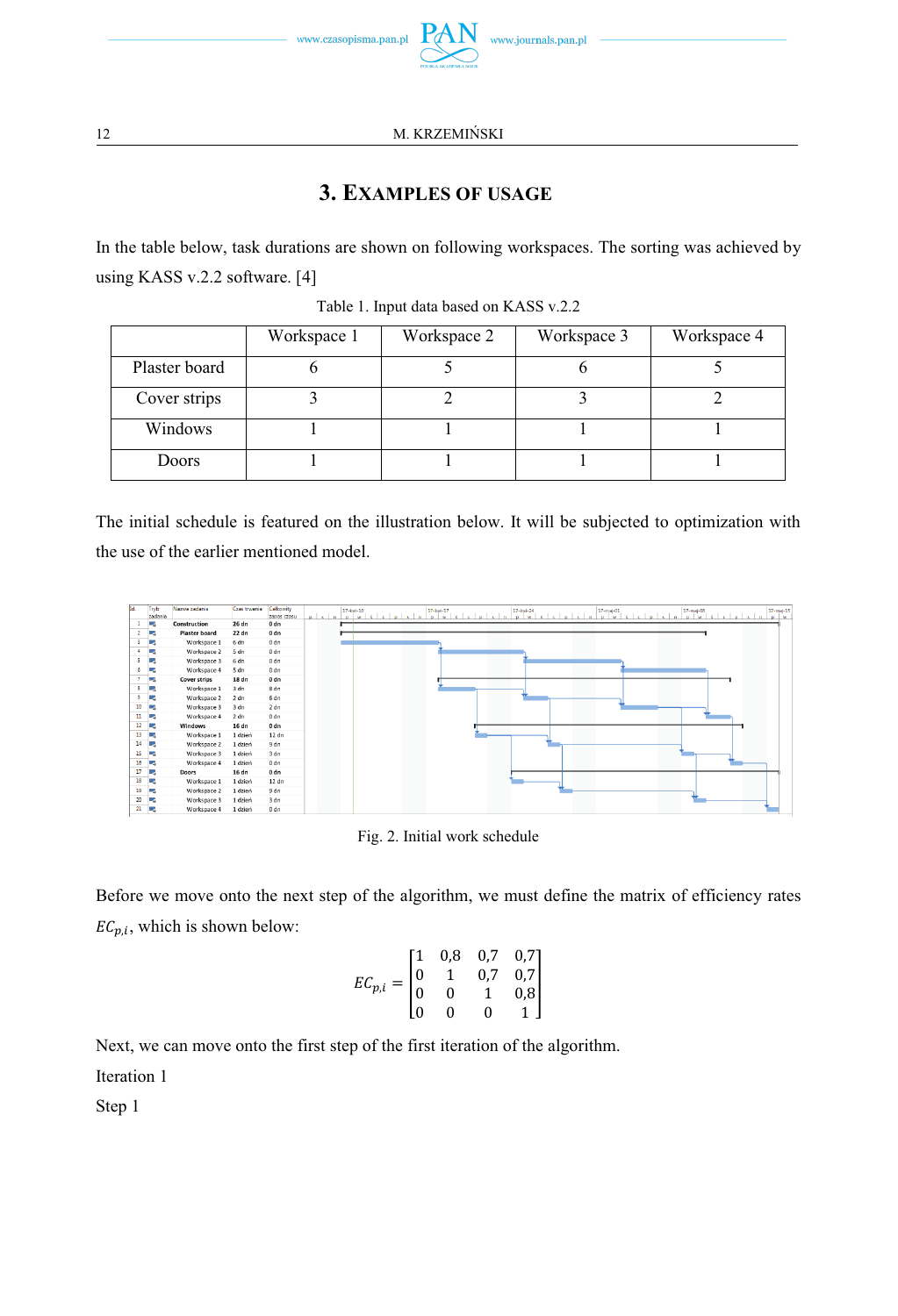

$$
T_{i,j}^{(1)} = \begin{bmatrix} 6 & 5 & 6 & 5 \\ 3 & 2 & 3 & 2 \\ 1 & 1 & 1 & 1 \\ 1 & 1 & 1 & 1 \end{bmatrix}
$$

$$
TF_{i,j}^{(1)} = \begin{bmatrix} 0 & 0 & 0 & 0 \\ 8 & 6 & 2 & 0 \\ 12 & 9 & 3 & 0 \\ 12 & 9 & 3 & 0 \end{bmatrix}
$$

Step 2

Rule 1

$$
tf_{2,2}^{(1)} = 6
$$
  

$$
tf_{2,2}^{(1)} - tf_{2,3}^{(1)} = 6 - 2 = 4
$$

Step 3

$$
A^{(1)} = \{12, 13, 14, 15, 16, 17\}
$$
\n
$$
B_1^{(1)} = \{10, 11\}; B_2^{(1)} = \{14, 15, 16, 17\}; B_3^{(1)} = \{21, 22\}
$$
\n
$$
B_4^{(1)} = \{11, 12, 13\}; B_5^{(1)} = \{15, 16, 17, 18, 19, 20\}; B_6^{(1)} = \{21, 22, 23\}
$$
\n
$$
B_7^{(1)} = \{12, 13, 14\}; B_6^{(1)} = \{16, 17, 18, 19, 20, 21\}; B_9^{(1)} = \{23, 24, 25\}
$$
\n
$$
D_4^{(1)} = \{12, 13\}; D_5^{(1)} = \{15, 16, 17\}; D_4^{(1)} = \{\}
$$
\n
$$
D_4^{(1)} = \{12, 13, 14\}; D_8^{(1)} = \{16, 17\}; D_9^{(1)} = \{\}
$$
\n
$$
D_7^{(1)} = \{12, 13, 14\}; D_8^{(1)} = \{16, 17\}; D_9^{(1)} = \{\}
$$
\n
$$
P_7^{(1)} = \{12, 13, 14\}; D_8^{(1)} = \{16, 17\}; D_9^{(1)} = \{\}
$$
\n
$$
P_7^{(1)} = \{2, 02, 17\} = \left[\frac{|D_4^{(1)}|}{2}\right] \cdot \left\{e_{C_{1,2}} \neq 1 \rightarrow O_2^{(1)+} = \left[\frac{|D_2^{(1)}|}{2}\right] = 2; O_2^{(1)-} = \left[\frac{|D_2^{(1)}|}{2}\right] \cdot \left\{e_{C_{1,2}}\right\} = 1\right\} \wedge
$$
\n
$$
D_4^{(1)} = \left|\frac{|A^{(1)}|}{2}\right| \rightarrow \left\{O_4^{(1)-} = \left|\frac{|D_4^{(1)}|}{2}\right| \cdot e_{C_{1,3}}\right\} = [2 \cdot
$$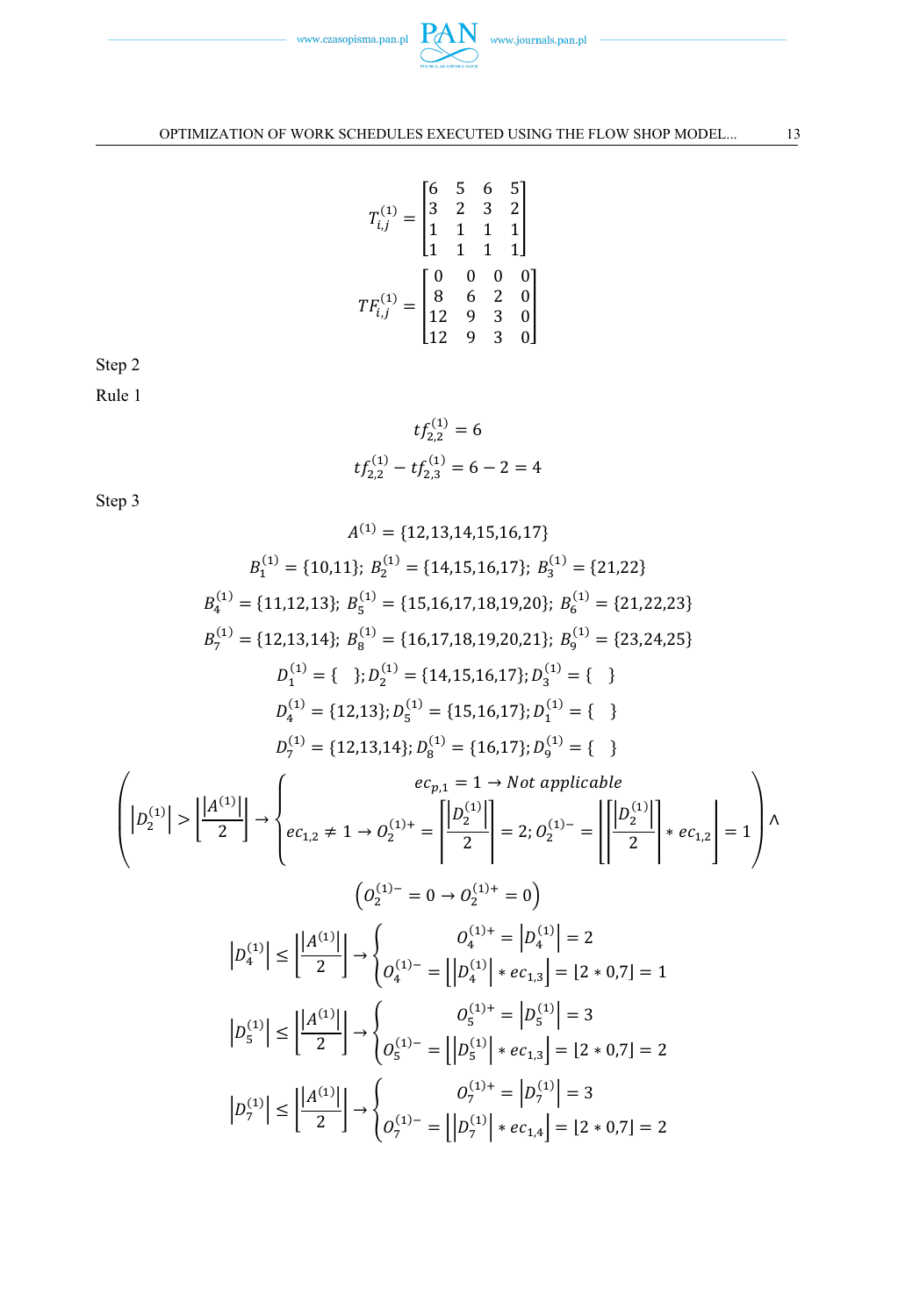

$$
\left| D_8^{(1)} \right| \le \left| \frac{|A^{(1)}|}{2} \right| \to \begin{cases} \qquad & O_8^{(1)+} = \left| D_8^{(1)} \right| = 2\\ \vdots & \vdots\\ O_8^{(1)-} = \left| \left| D_8^{(1)} \right| * e_{C_{1,4}} \right| = \left| 2 * 0.7 \right| = 1 \end{cases}
$$

Selected variant  $D_5^{(1)}$ .

Step 4

$$
t_{1,3}^{(2)} = t_{13}^{(1)} - 0_5^{(1)-} = 6 - 2 = 4
$$
  

$$
ADt = O_2^{(1)+} = 3
$$
  

$$
\left( EF \left( t_{1,3}^{(k+1)} \right) = 15 \right) < \left( EF (ADt) = 17 \right) \rightarrow O_5^{(1)+} = 2; O_5^{(1)-} = 1
$$

Variant  $D_7^{(1)}$  must be selected

$$
t_{1,3}^{(2)} = t_{13}^{(1)} - 0_7^{(1)-} = 6 - 2 = 4
$$
  

$$
ADt = 0_7^{(1)+} = 3
$$
  

$$
\left( EF \left( t_{1,3}^{(k+1)} \right) = 15 \right) < \left( EF (ADt) = 17 \right) \rightarrow 0_7^{(1)+} = 2; 0_7^{(1)-} = 1
$$

This results in the fact that variant  $D_2^{(1)}$  must be chosen, which uses a crew with a higher efficiency rate

$$
t_{1,3}^{(2)} = t_{13}^{(1)} - 0_{2}^{(1)-} = 6 - 1 = 5
$$

$$
ADt = 0_{2}^{(1)+} = 2
$$

Resulting schedules are shown on the illustrations below, which were produced by using the four rules described in this paper.



Fig. 3. Resulting schedule with the use of rule number 1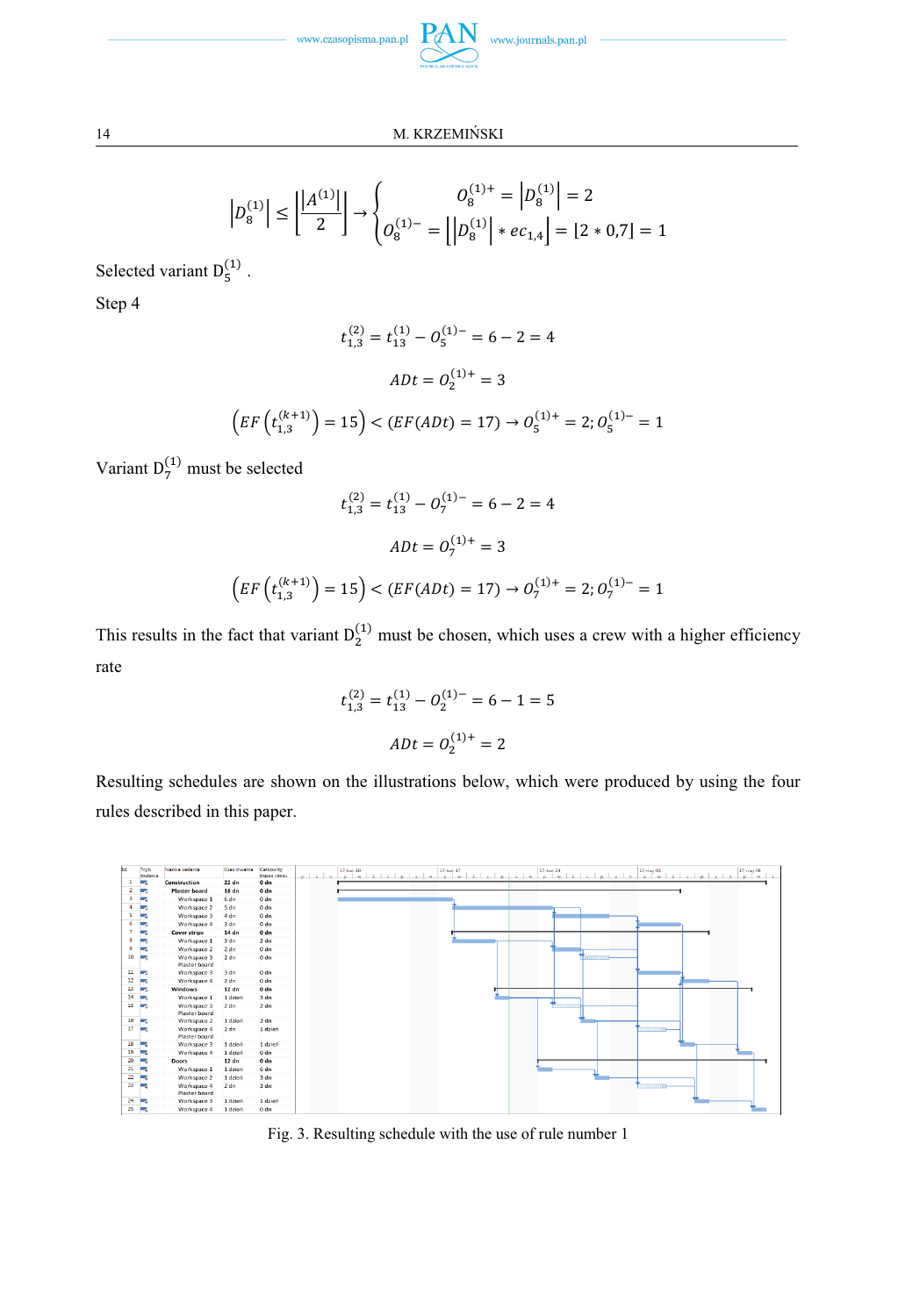



Fig. 4. Resulting schedule with the use of rule number 2



Fig. 5. Resulting schedule with the use of rule number 3

| ta.            | Tryb<br>zadania | Nazwa zadania                | Czas trwania     | Calkowity<br>zapas czasu | $n \mid s \mid n$ | 17-kmi-10 | $p \mid w \mid s \mid c \mid p \mid s$ | $\mathbf{a}$ |  |       | $\frac{17 \cdot \text{maj-08}}{p}$ $\mid$ s $\mid$ c |
|----------------|-----------------|------------------------------|------------------|--------------------------|-------------------|-----------|----------------------------------------|--------------|--|-------|------------------------------------------------------|
| 1              | в               | Construction                 | 23 <sub>dn</sub> | 0 dn                     |                   |           |                                        |              |  |       |                                                      |
| $\overline{2}$ | ы               | <b>Plaster board</b>         | 19 <sub>dn</sub> | 0 <sub>dn</sub>          |                   |           |                                        |              |  |       |                                                      |
| з              | в               | Workspace 1                  | 6 dn             | 0 <sub>dn</sub>          |                   |           |                                        |              |  |       |                                                      |
| 4              | ы               | Workspace 2                  | 5 dn             | 0 dn                     |                   |           |                                        |              |  |       |                                                      |
| 5              | ∍               | Workspace 3                  | 4 <sub>dn</sub>  | 0 <sub>dn</sub>          |                   |           |                                        |              |  |       |                                                      |
| 6              | ь.              | Workspace 4                  | 4 dn             | $0 \,$ dn                |                   |           |                                        |              |  |       |                                                      |
| 7              |                 | Cover strips                 | 15 <sub>dn</sub> | 0 <sub>dn</sub>          |                   |           |                                        |              |  |       |                                                      |
| 8              | ь.              | Workspace 1                  | 3 dn             | 2 dn                     |                   |           |                                        |              |  |       |                                                      |
| 9              | ▬               | Workspace 2                  | $2$ dn           | 2 dn                     |                   |           |                                        |              |  |       |                                                      |
| 10             | ь.              | Workspace 3                  | $2$ dn           | $0 \,$ dn                |                   |           |                                        |              |  |       |                                                      |
| 11             | ×               | Workspace 4<br>Plaster board | $2$ dn           | 0 <sub>dn</sub>          |                   |           |                                        |              |  | immun |                                                      |
|                | $12 - m0$       | Workspace 4                  | $2$ dn           | 0 dn                     |                   |           |                                        |              |  |       |                                                      |
| 13             | ∍               | <b>Windows</b>               | 13 <sub>dn</sub> | 0 <sub>dn</sub>          |                   |           |                                        |              |  |       |                                                      |
| 14             | ×.              | Workspace 1                  | 1 dzień          | 2 dn                     |                   |           |                                        |              |  |       |                                                      |
|                | $15 - 22$       | Workspace 3<br>Plaster board | 2 <sub>dn</sub>  | 2 <sub>dn</sub>          |                   |           |                                        |              |  |       |                                                      |
|                | $16 - m_3$      | Workspace 2                  | 1 dzień          | 3 dn                     |                   |           |                                        |              |  |       |                                                      |
|                | $17 - 12$       | Workspace 3<br>Cover strips  | $2$ dn           | 2 <sub>dn</sub>          |                   |           |                                        |              |  |       |                                                      |
|                | 18              | Workspace 3                  | 1 dzień          | $3 \, dn$                |                   |           |                                        |              |  |       |                                                      |
| 19             | в               | Workspace 4                  | 1 dzień          | 0 <sub>dn</sub>          |                   |           |                                        |              |  |       |                                                      |
| 20             | ь               | Doors                        | 13 <sub>dn</sub> | 0 <sub>dn</sub>          |                   |           |                                        |              |  |       |                                                      |
| 21             | ь               | Workspace 1                  | 1 dzień          | 2 <sub>dn</sub>          |                   |           |                                        |              |  |       |                                                      |
|                | $22 =$          | Workspace 3<br>Plaster board | $2$ dn           | 2 dn                     |                   |           |                                        |              |  |       |                                                      |
|                | 23              | Workspace 2                  | 1 dzień          | 6 dn                     |                   |           |                                        |              |  |       |                                                      |
| 24             | ×               | Workspace 3                  | 1 dzień          | $3 \, dn$                |                   |           |                                        |              |  |       |                                                      |
|                | 25              | Workspace 4                  | 1 dzień          | 0 <sub>dn</sub>          |                   |           |                                        |              |  |       |                                                      |

Fig. 6. Resulting schedule with the use of rule number 4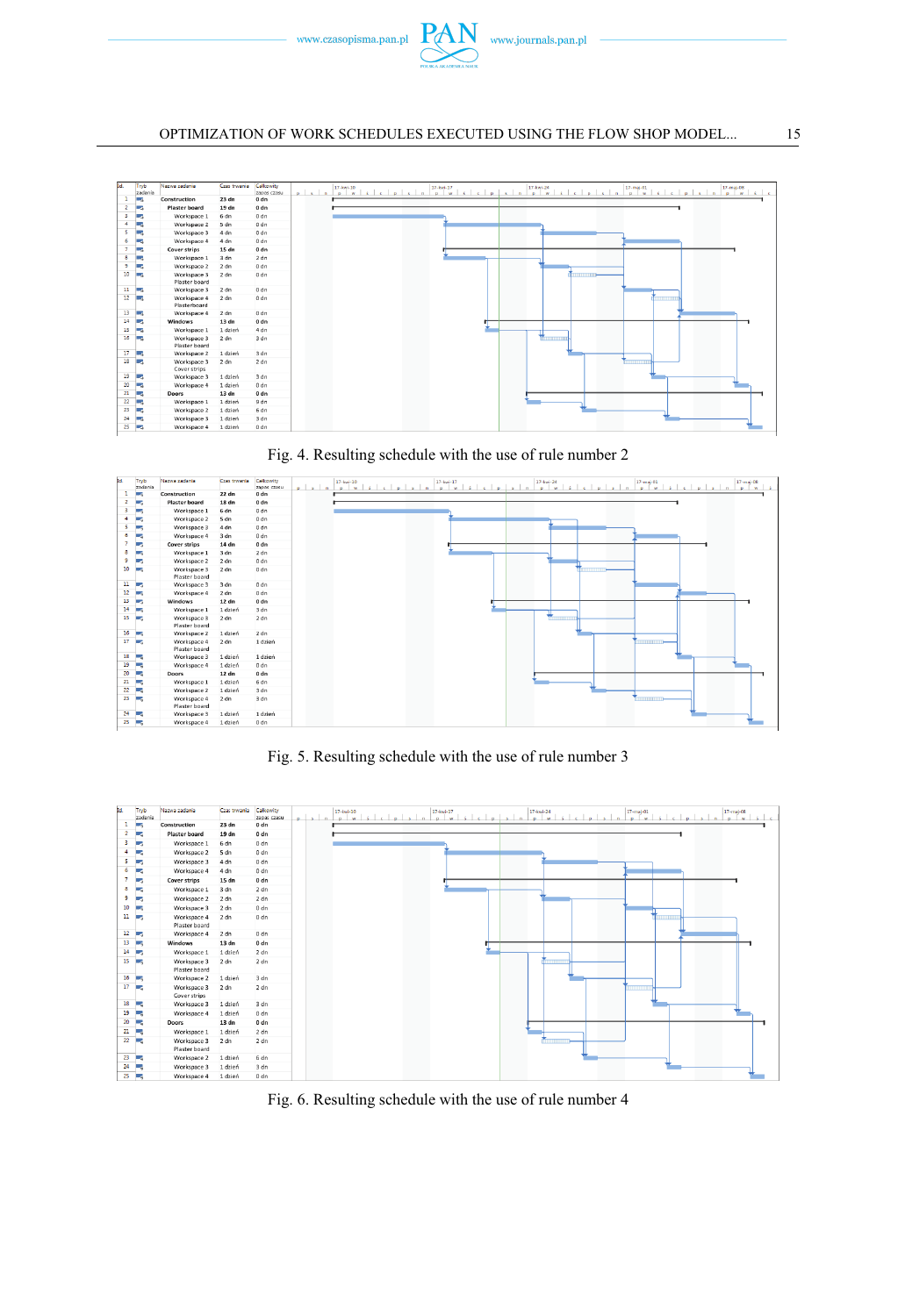

| Schedule       | Duration | Total slack |
|----------------|----------|-------------|
| Base           | 26       | 32          |
| R1             | 22       | 12          |
| R <sub>2</sub> | 23       | 16          |
| R <sub>3</sub> | 22       | 0           |
| R4             | 23       | 16          |

Table 2. Table form summary of obtained results

The results obtained in the presented example demonstrates that instances of downtime can be reduced by anywhere from 50 to 70 percent, depending on the rule being used. This is clearly a very rewarding result. In addition, the overall project duration is shortened by 12 or 15 percent, depending on which rule is used.

# **3. SUMMARY**

This paper has presented a newly devised algorithm for optimizing construction project schedules using the flow shop model. The sorting of tasks was not the focus of this research, as this issue has already been solved. The problem being solved by the new algorithm is how to reduce the number of times work is halted for crews on a given project. This paper presents an algorithm for this model. Four methods are offered to search the network model. The developed model allows the use of efficiency dependencies. The model assumes a higher rank to more efficient crews when assigning work. The results presented in table 2 demonstrates that instances of downtime can be reduced by anywhere from 50 to 70 percent, depending on the rule being used. This is clearly a very rewarding result. In addition, the overall project duration is shortened by 12 or 15 percent, depending on which rule is used. Due to the results obtained by this research, it can be ascertained that this model can be successfully used in construction.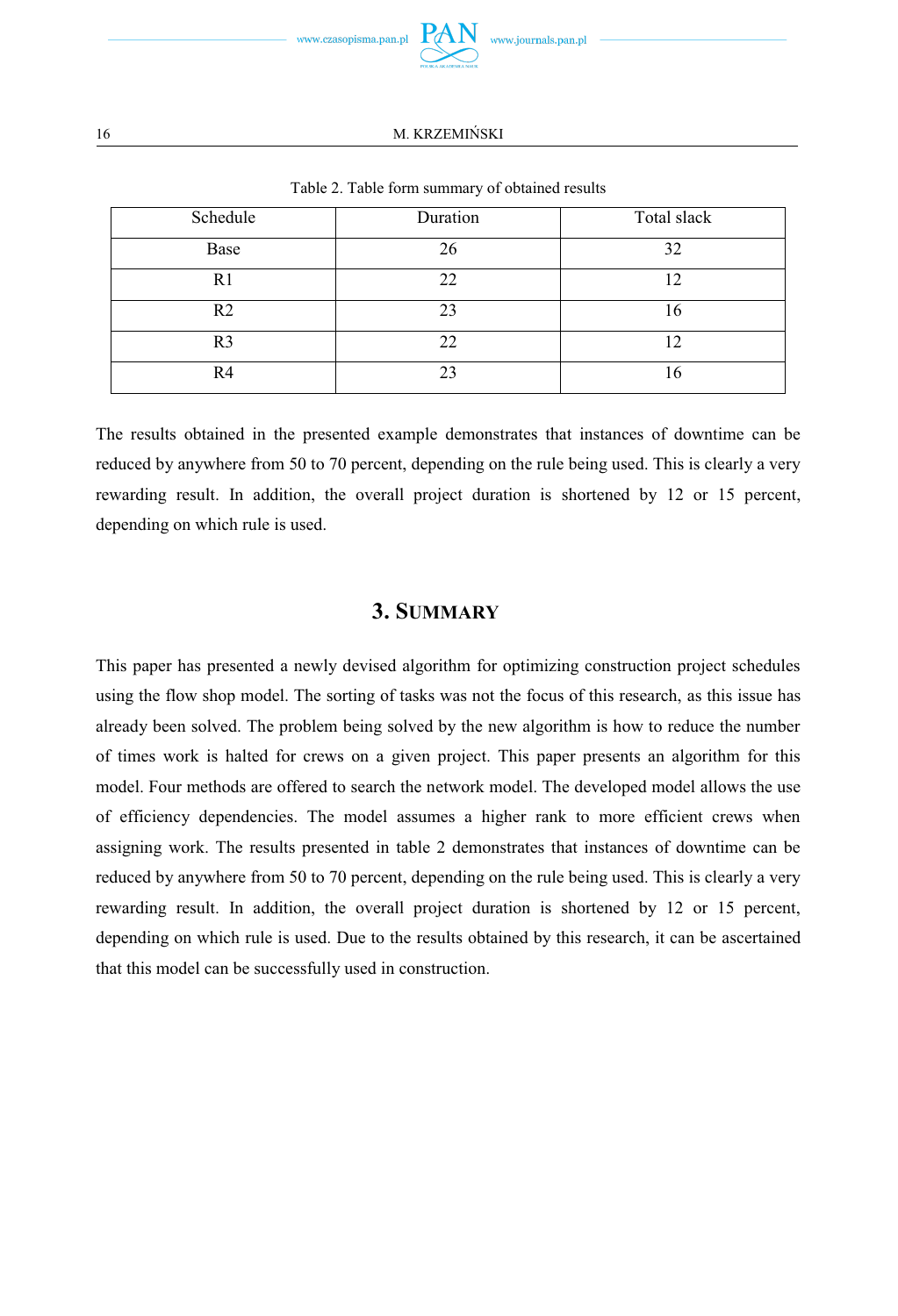### **REFERENCES**

- 1. S. Biruk, P. Jaskowski, "Harmonogramowanie przedsięwzięć wieloobiektowych z ciągłą realizacją procesów na działkach roboczych" Zeszyty Naukowe WSOWL Nr 3 (157): 340-349, 2010
- 2. Z. Hejducki, "Sprzężenia czasowe w metodach organizacji złożonych procesów budowlanych", Prace Naukowe Instytutu Budownictwa Politechniki Wrocławskiej, Monografie nr 34, 2000.
- 3. Z. Hejducki, "Scheduling model of construction activity with time coupulings", Journal of Civil Engineerin and Management, 9:4: 284-291, 2003.
- 4. M. Krzemiński, "Use of the KASS program in scheduling", Technical Transaction, ISSUE 2-B(6): 217-224, 2014.
- 5. M. Krzemiński, "KASS v.2.2. Scheduling Software for Construction with Optimization Criteria Description", Acta Physica Polonica A, Vol. 130 No. 6: 1439 – 1442, 2016.
- 6. R. Marcinkowski, "Metody rozdziału zasobów realizatora w działalności inżynieryjno budowlanej", WAT, 2002
- 7. M. L. Pinedo, "Scheduling: Theory, Algorithms, and Systems" Springer, 2012
- 8. M. Rogalska, W. Bożejko, Z. Hejducki, "Time/cost optimization using hybrid evolutionary algorithm in construction project scheduling", Automotion in Construction, 18: 24-31, 2008.

#### **LIST OF FIGURES AND TABLES:**

- Fig. 1. Algorithm to eliminate downtime
- Rys. 1. Algorytm metody likwidacji przestojów
- Fig. 2. Initial work schedule
- Rys. 2 Wejściowy harmonogram robót
- Fig. 3. Resulting schedule with the use of rule number 1
- Rys. 3 Harmonogram wynikowy, reguła 1
- Fig. 4. Resulting schedule with the use of rule number 2
- Rys. 4 Harmonogram wynikowy, reguła 2
- Fig. 5. Resulting schedule with the use of rule number 3
- Rys. 5. Harmonogram wynikowy, reguła 3
- Fig. 6. Resulting schedule with the use of rule number 4
- Rys. 6. Harmonogram wynikowy, reguła 4
- Tab. 1. Input data based on KASS v.2.2
- Tab. 1. Dane wejściowe na podstawie KASS v.2.2
- Tab. 2. Table form summary of obtained results
- Tab. 2. Tabelaryczne podsumowanie uzyskanych wyników

*Received 28.09.2017 Revised 08.12.2017*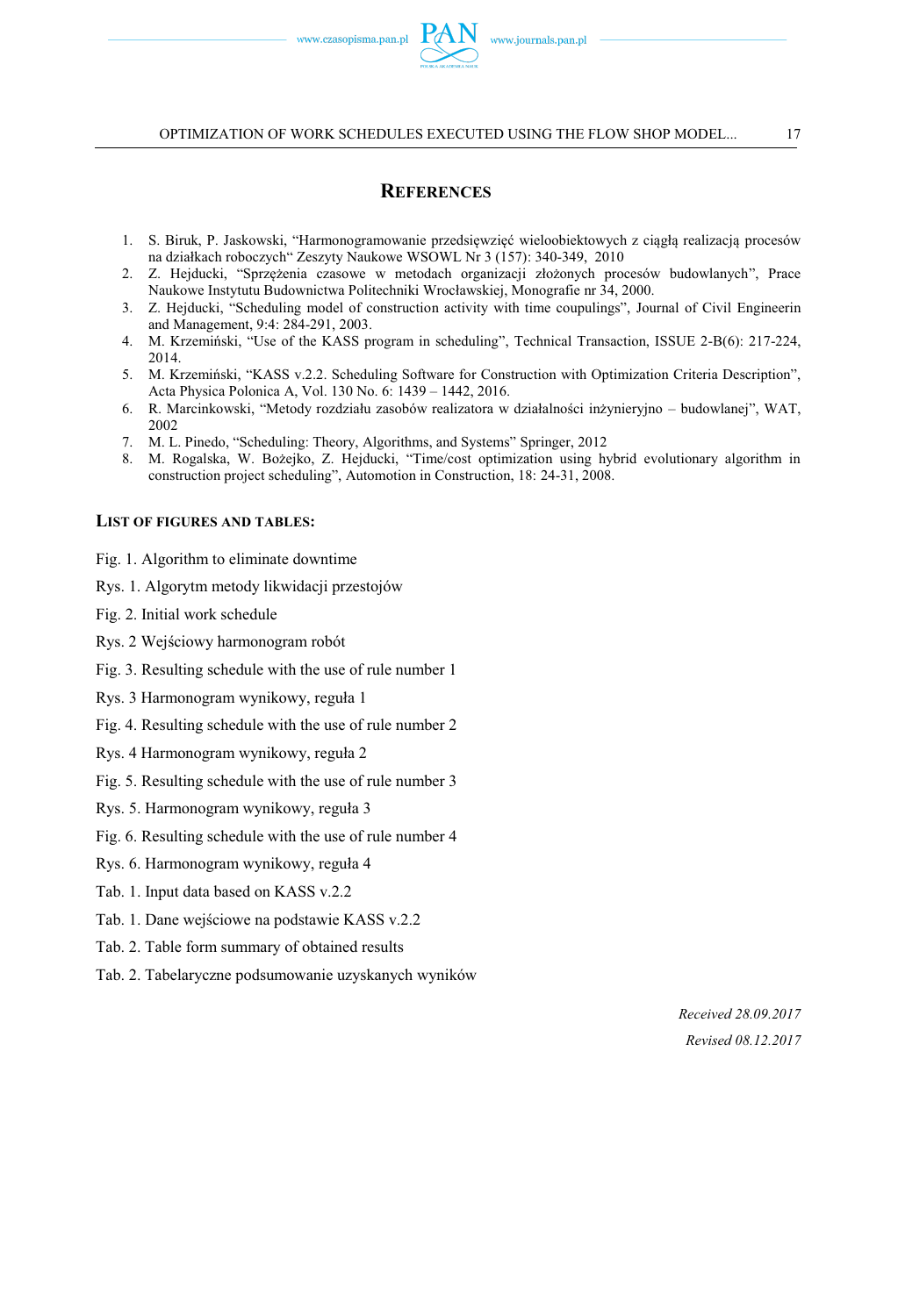

# **OPTYMALIZACJA HARMONOGRAMÓW WYKONYWANYCH METODĄ POTOKOWĄ PRZY ZAŁOŻONEJ WIELOZADANIOWOŚCI BRYGAD ROBOCZYCH**

*Słowa kluczowe***:** harmogramowanie, modele potokowe, wielozadaniowość brygad roboczych, ciągłość pracy brygad

#### **STRESZCZENIE**

Harmonogramowanie przedsięwzięć wieloobiektowych jest tematem wielu prac naukowych z zakresu inżynierii przedsięwzięć budowlanych. Podstawowym założeniem jest organizacja robót przy zastosowaniu metody potokowej, a więc takiej w której mamy do czynienia z brygadami wykonującymi prace kolejno po sobie i przechodzącymi pomiędzy poszczególnymi działkami roboczymi. Pierwszym krokiem jaki należy wykonać jest opracowanie harmonogramu bazowego. Chcąc wykonać jego optymalizację w pierwszej kolejności wykonuje się szeregowanie zadań mające na celu ustalenie właściwej kolejności przechodzenia brygad pomiędzy działkami roboczymi, czyli ustalenie kolejności działek roboczych. Tą część optymalizacji można wykonać m. in. z zastosowaniem sprzężeń czasowych, można posłużyć się kolejnościowaniem z zastosowaniem kryterium czasowo-kosztowego, możliwe jest również na przykład zastosowanie zagadnienia komiwojażera. Swoje zastosowanie mogą znaleźć tutaj zarówno modele stosowane w produkcji przemysłowej jak również modele oparte na metodach z zakresu metod sztucznej inteligencji. Próbę rozwiązania zadania z zastosowaniem techniki przeglądu zupełnego podejmował również autor w swoich wcześniejszych pracach.

Zastosowanie wymienionych wcześniej metod nie gwarantuje jednak uzyskania ciągłości w pracy brygad przy równoczesnej ciągłości w pracach na frontach roboczych. Przy odpowiednio niekorzystnych danych wejściowych, wynikających z technologicznych zależności budowlanych, ciągle możliwe jest wystąpienie przestoi w pracach. Chcąc je wyeliminować najprostszym zabiegiem może być zmiana wielkości zatrudnienia środków produkcji mająca na celu przyspieszenie procesów generujących przestoje. Może się jednak okazać że taki zabieg nie jest możliwy z różnych względów takich jak ograniczona wielkość zaplecza nie pozwalająca na zwiększenie zatrudnienia czy też bariery technologiczne.

Wymienione wcześniej metody opierają się o założenie jednozadaniowości brygad roboczych czyli że dany zespół przypisany jest do jednego rodzaju zadania. W praktyce budowlanej można jednak zauważyć że często brygada która powoduje przestój w pracy brygady następującej jest przez nią wspomagana. Zdaniem autora warto zatem opracować model pozwalający na przyporządkowanie dodatkowych prac brygadom z przestojami już na etapie projektowania harmonogramu wykonywania robót. Model taki został zaprezentowany w dalszej części artykułu.

Założeniem metody jest że kiedy brygada wspomaga inną brygadę jej wydajność na wykonywanym procesie może być taka sama jak brygady podstawowej lub mniejsza. Wydajności charakteryzuje macierz wydajności  $EC_{ni}$ 

(1) 
$$
EC_{p,i} = \begin{bmatrix} ec_{1,1} & \cdots & ec_{1,i} \\ \vdots & \ddots & \vdots \\ ec_{p,1} & \cdots & ec_{p,i} \end{bmatrix}; p = 1, ..., m; i = 1, ..., m
$$

gdzie:

 $ec_{ni}$  – oznacza wydajność brygady p przy wykonywaniu prac na procesie i

 $p$  – numer wspomaganego procesu,